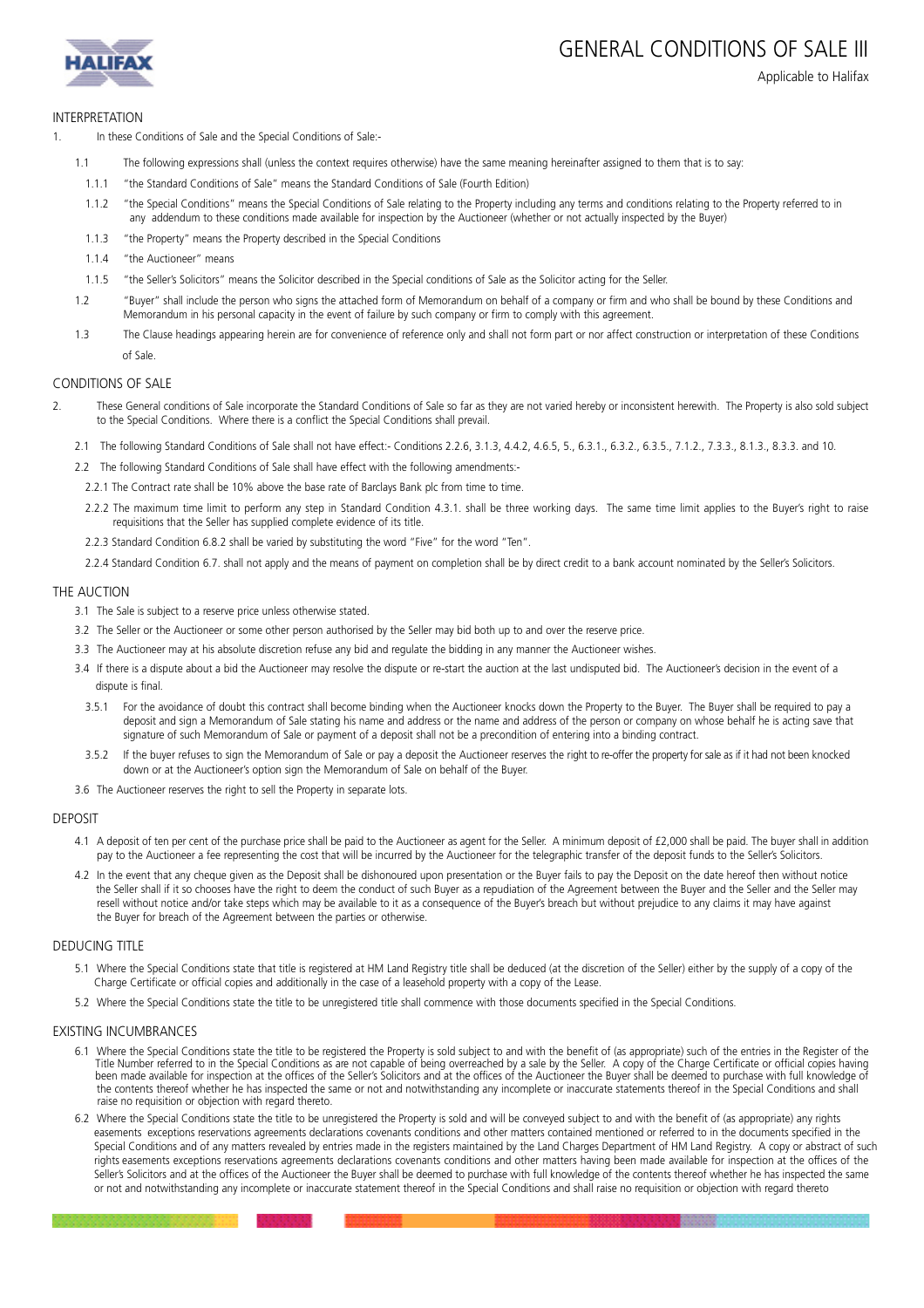# DOCUMENTS REFERRED TO

- 7.1 Where any document is referred to in the Special Conditions copies or abstracts thereof may be inspected at the office of the Seller's Solicitors and at the office of the Auctioneer (or may be supplied at the discretion of the Seller's Solicitors and on each and every occasion the same are so supplied only on payment of their copying charges) prior to the date of the sale and whether or not the Buyer has inspected the same the Buyer shall be deemed to purchase with full knowledge thereof and shall raise no objection or requisition with regard thereto.
- 7.2 A copy of the Standard Conditions of Sale having been made available for inspection at the office of the Seller's Solicitors and at the office of the Auctioneer the Buyer shall be deemed to purchase with full knowledge of the contents thereof (whether he has inspected the same or not).

### CAPACITY OF SELLER

8. Subject to the terms of these General Conditions of Sale the Standard Conditions of Sale and the Special Conditions of Sale the Seller is to transfer the Property with limited title quarantee

## POSSESSION

9. Vacant possession of the Property shall be given to the Buyer on completion except where stated in the Special Conditions.

### COMPLETION

- 10.1 The completion date ("the Completion Date") shall be the date specified in the Auctioneer's Memorandum of Sale signed by or on behalf of the Buyer or it none is specified, the Completion Date shall be twenty-eight days from the date hereof or earlier by arrangement between the parties at or before 1.00 p.m. and if completion shall take place after that time completion shall be deemed to have taken place on the next following working day. Completion shall not be deemed to have taken place until the funds are received by the Seller's Solicitors bank. Standard Conditions 6.1.2. and 6.1.3. shall be varied accordingly.
- 10.2 If completion would otherwise take place on a Public Holiday under the provisions of this clause completion shall take place on the working day immediately before such Public Holiday.
- 10.3 The Buyer shall not be entitled to delay completion on the grounds that the Seller's Solicitors do not have in their possession a Transfer or Conveyance or Assignment sealed by the Seller in escrow pending completion. In this event the Buyer shall complete and accept an undertaking from the Seller's Solicitors to provide the sealed Transfer or Conveyance or Assignment to the Buyer's Solicitors within twenty-one days after completion.
- 10.4 The Seller shall be entitled to decline to transfer the Property to any person other than the Buyer.
- 10.5 On the Completion Date the Buyer shall in addition to the balance of the purchase monies and any other sums due to the Seller together with interest thereon pay any fees disbursed by the Seller in respect of the local search and any other searches or documents which have been supplied to the Buyer.

### PLANNING PUBLIC RIGHTS LOCAL LAND CHARGES ETC

- 11.1 The Property is sold subject to all matters registered or registerable (whether registered or not) in any Local Land Charges Register and the requirements orders notices proposals demands and requests of any Public or Local Authority which affect or relate to the Property whether arising before or after the date hereof and all the financial and other restrictions liabilities and obligations arising therefrom.
- 11.2 For the purpose of Section 6(2((a) of the Law of Property (Miscellaneous Provisions) Act 1994 all matters recorded in registers open to public inspection are to be considered within the actual knowledge of the Buyer.

### LEASEHOLD PROPERTY

- 12.1 If the Property is subject to the payment of rent, chief rent, ground rent, service charge, insurance premium or any other sums properly payable by the Seller whether under the lease of the Property ("the Lease") or howsoever arising the Seller shall be responsible for any such sums which relate to a period prior to the Completion Date provided that demands for such sums are received by the Seller prior to the Completion Date BUT IT IS HEREBY AGREED (subject to paragraph 12.2 of this condition) that the Seller shall not be responsible for any sums for which demands are received after the Completion Date whether or not they relate to a period prior to the Completion Date.
- 12.2 Where interim service charge payments are paid on account under the terms of the Lease and final accounts are made up after the end of an accounting period and it is anticipated that there shall be a deficit or a surplus in the account giving rise to a liability for excess service charge or an entitlement to a credit on the account (as the case may be) then an apportionment shall be made according to such reasonable estimate as shall be made by or on behalf of the seller.
- 12.3Any apportionment made under paragraphs 12.1 and 12.2 of this condition shall be final and binding upon the parties (and if no apportionment is made it shall be deemed to be an apportionment for the purposes of the condition) and the Buyer shall indemnify the Seller in respect of all proceedings actions claims demands and other liability (whether arising before or after completion) for the sums referred to in this condition and all other obligations whatsoever arising in respect of or in connection with the Property and whether arising under the Lease or otherwise.
- 12.4All apportionments are to be made with effect from the Completion Date.
- 12.5Any sums paid in advance in respect of future work not commenced by the Completion Date or which are held in a general sinking fund shall be reimbursed to the Seller on completion and any sums to be paid after the Completion Date shall be the responsibility of the Buyer.
- 12.6 The Buyer of leasehold property shall within ten working days of the date of the sale contract of the Property supply to the Seller's Solicitors such references and details of referees as may be required by the Seller to enable the Seller to apply for a Licence to Assign where this is necessary.
- 12.7 The Buyer shall enter into any deed of covenant which may be required by any term of the Lease under which the Property is held to be entered into by any proposed Assignee or Transferree with any party to the Lease or as referred to therein and all costs of whatsoever nature in complying with such requirements shall be the responsibility of the Buyer.
- 12.8 If the Licence to Assign is not in the possession of the Seller's Solicitors at the Completion Date then completion shall take place within ten working days after the Seller's Solicitors have notified the Buyer's Solicitors in writing that the Licence to Assign is in their possession. If the Licence to Assign has not come into the possession of the Seller's Solicitors within two months of the Completion Date either party shall be entitled to rescind the Agreement by serving notice in writing on the other party or their Solicitors and the Seller shall (where the Licence to Assign is not in the possession of the Seller's Solicitors for any reasons other than due to the default of the Seller or the Seller's Solicitors or the party under the Lease entitled to grant the Licence to Assign) be entitled to forfeit and keep the deposit and accrued interest.
- 12.9 The Buyer hereby acknowledges that the Seller has no power to sign a Stock Transfer Form in respect of any share in a Management Company.
- 12.10 No express or implied covenant is given by the Seller to the Buyer that there is no subsisting breach of any condition or tenant's obligation contained within the Lease and the Transfer to the Buyer shall contain an acknowledgement on behalf of the Buyer to this effect.